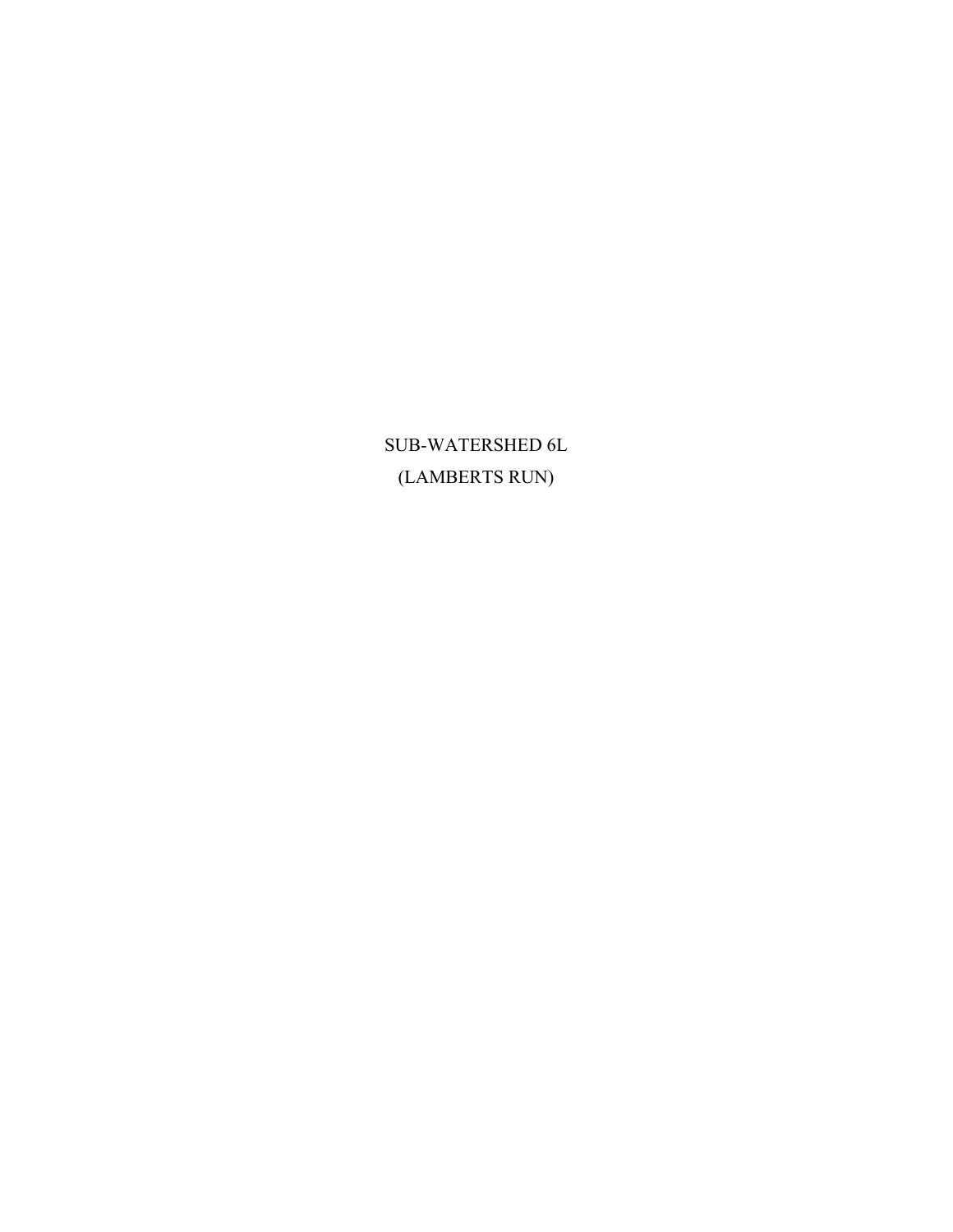#### Sub-watershed 6L (Lamberts Run)

#### General Discussion

This sub-watershed encompasses 4.6 square miles or 2,946 acres of land area, which is approximately 3.31% of the total study area. It is drained by 4.9 miles of tributaries (2.09% of the total length of all watershed tributaries) and contains 4.3 acres of lakes and ponds (.16% of the total sub-watershed area). Commonwealth records indicate 10 surface mines and 7 deep mines in the area. We locate 6 strip mines, one flowing, and 22 deep mine openings, 9 of which have flows.

The following gives the averages of the sampling station designated as SC6L1, located at the mouth of Lamberts Run and shown on drawing 7119-6. The percentage that this station contributes in pollution load and flow to the total pollution load and flow as measured at Monitoring Station SC1 on Stony Creek is also included.

Percent of

|                  |                | T ATAATI OT            |
|------------------|----------------|------------------------|
|                  | Averages       | <b>Total Watershed</b> |
| pH               | 3.7            |                        |
| Net Cold Acidity | 9,096.40 PPD   | 29.12%                 |
| Net Hot Acidity  | 3,115.40 PPD   | 2.87%                  |
| Ferrous Iron     | 119.70 PPD     | 15.61%                 |
| Total Iron       | 648.80 PPD     | 14.52%                 |
| Sulfate          | 33,398 PPD     | 17.34%                 |
| Hardness         | 38,589 PPD     | 18.74%                 |
| Flow             | 10,886,400 GPD | 6.82%                  |

Stony Creek, up to this point, has been able to recover from the acid-bearing tributaries. It is, however, at Lamberts Run that Stony Creek becomes acid.

The following plate shows the locations of all deep mine openings and strip mines where they exist within this sub-watershed, as well as the locations of all sampling stations.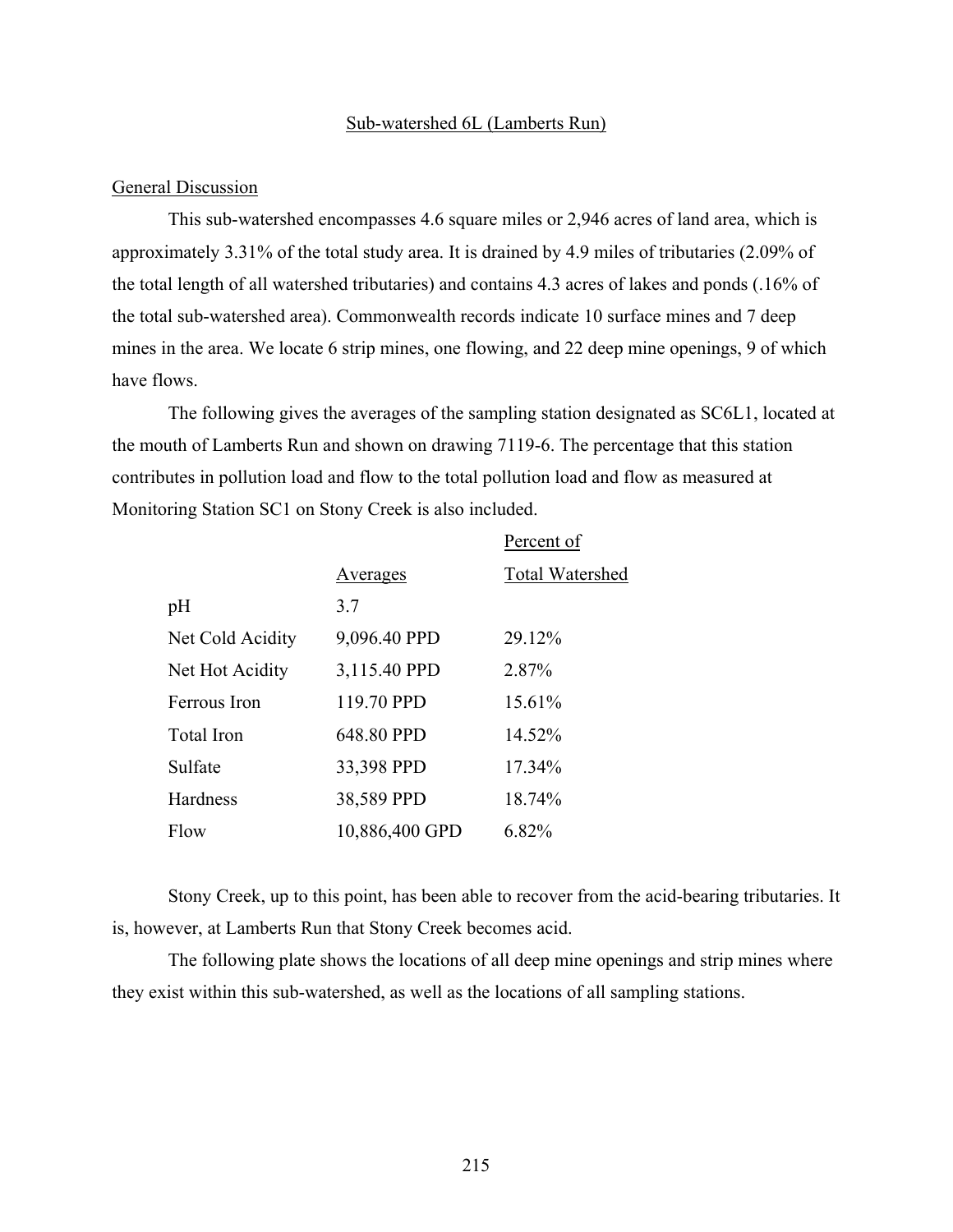#### Deep Mines

The Commonwealth records indicate that there are 7 deep mines in this sub-watershed. Our field investigations locate 22 deep mine openings of which 9 are flowing. Table 59 lists the abandoned deep mines within the sub-watershed with the following information: name of mine or operator if known, available mine maps, acres and seam mined, mine opening designation, openings with flows, estimated elevation of the openings and head in feet, which is the difference in coal elevations on an up-dip mine.

Table 60 gives the averages of the abandoned deep mine flows. Directly under the averages are the percentages of flows and pollution loads that each contributes to the pollution load of the sub-watershed as measured at Sampling Station SC6L1 (Lamberts Run). The averages, taken at mine openings, are added together where more than one opening of a mine complex has a flow.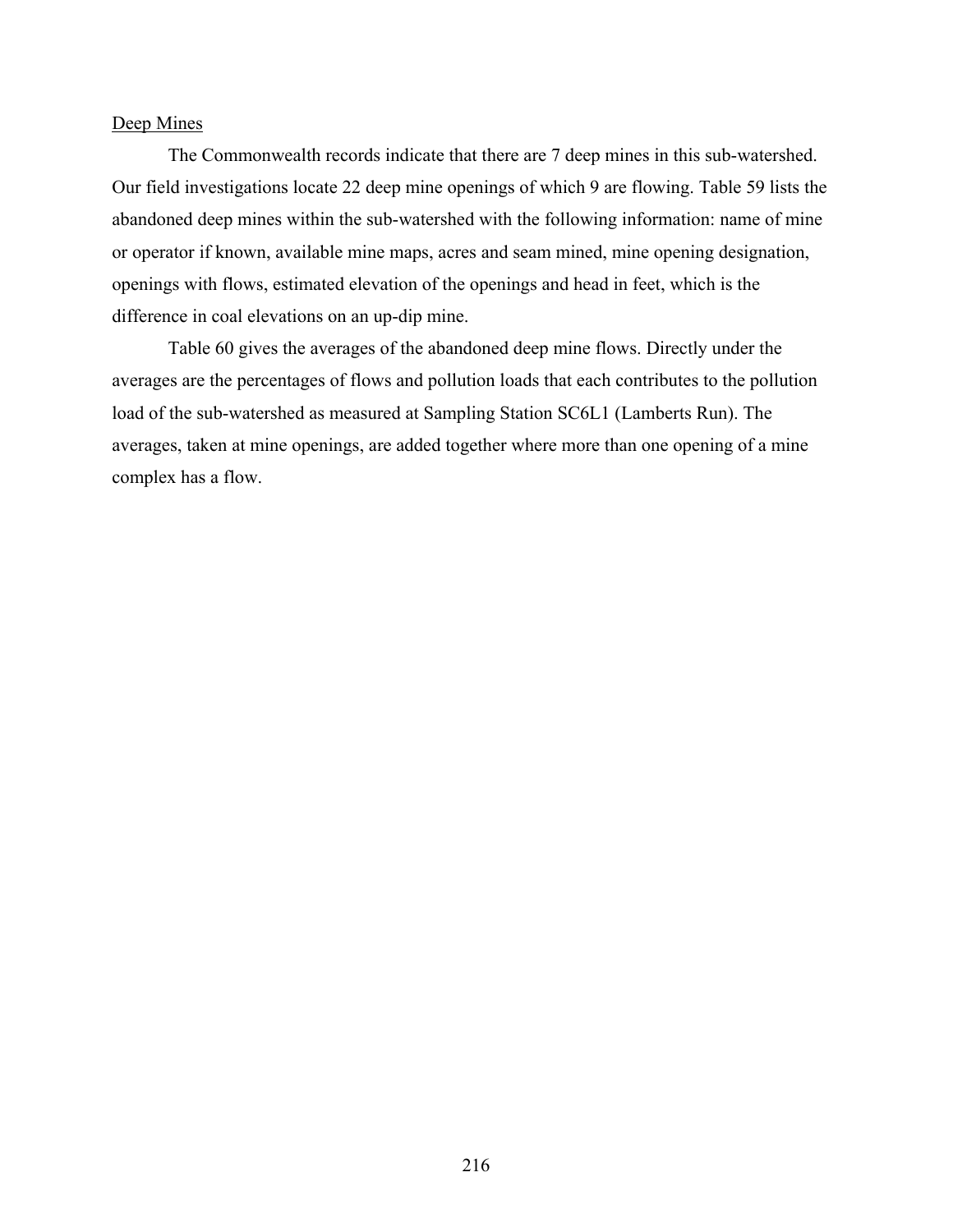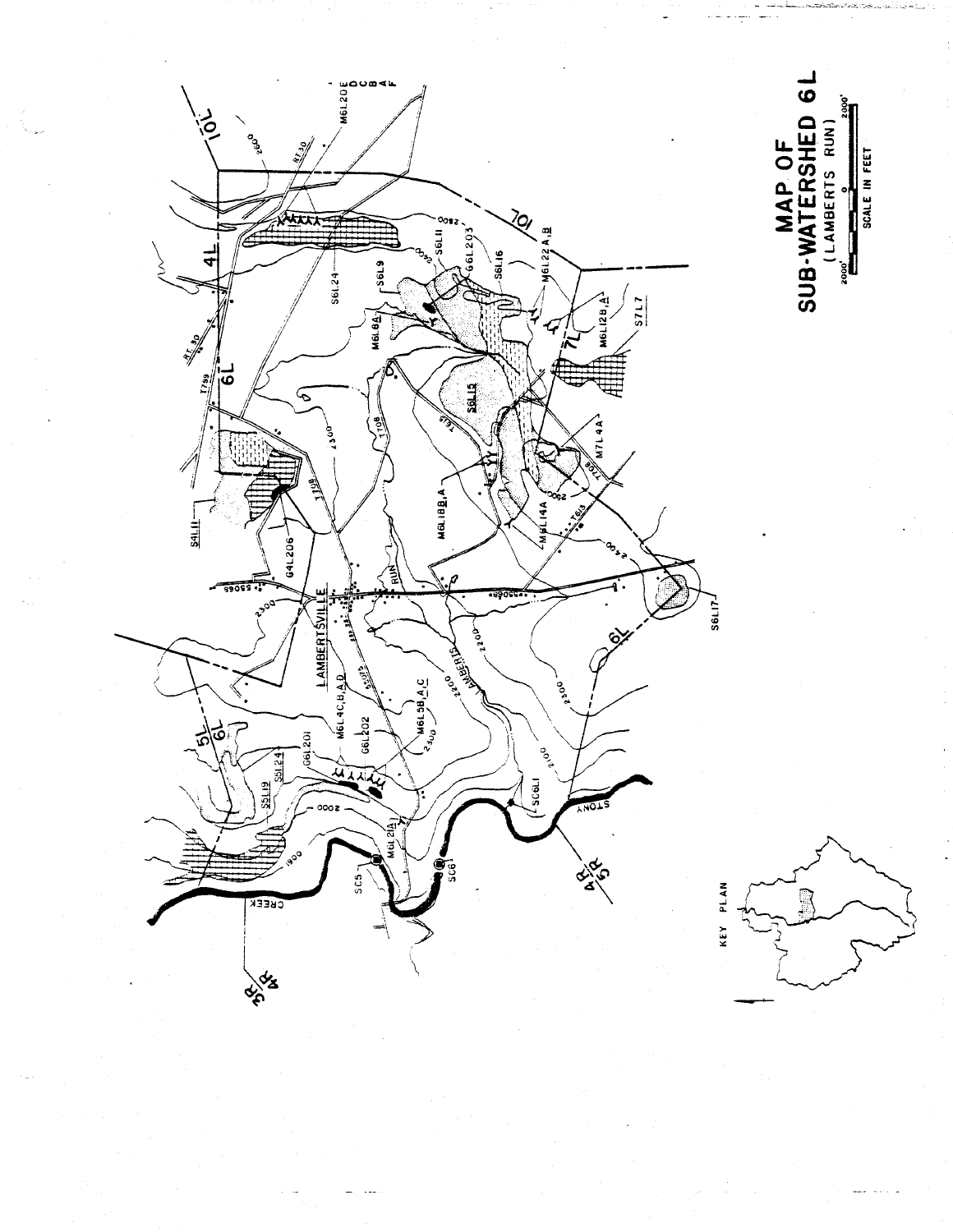$\cdot$ 

# Abandoned Deep Mines<br>Sub-watershed 6L

| Mine<br>Number | Name of Mine<br>or Operator                | Mine Map<br>Obtained | Area<br>Mined<br>(Acres) | Seam<br>Mined                    | Mine<br>Opening<br>No. | Elev.<br>оf<br>Opening | Flow      | Head<br>(Fect) |
|----------------|--------------------------------------------|----------------------|--------------------------|----------------------------------|------------------------|------------------------|-----------|----------------|
| M6L4           | Alumbaugh Coal Co.                         | Yes                  | 87.2                     | $\mathsf{C}$ .                   | M6L4A                  | 2180'                  | Yes       | 100*           |
|                |                                            |                      |                          | $\mathsf{C}$ '                   | M6L4B                  | 2180'                  | No        |                |
|                | Lambert's Mine &<br>Sanner Coal Mining Co. |                      |                          | $\mathsf{C}$ .<br>$\mathsf{C}$ ' | M6L4C<br>M6L4D         | 2180'<br>2180'         | No<br>Yes |                |
| M6L5           | (See M6L4)                                 |                      |                          | $\mathsf{C}$ '<br>$\mathsf{C}$ ' | M6L5A<br>M6L5B         | 2180'<br>2180'         | Yes<br>No | 100*           |
|                |                                            |                      |                          | $\mathsf{C}$ !                   | M6L5C                  | 2180'                  | Yes       |                |
| ≠м6г8          | E. Step Coal Co.<br>Berkebile Coal Co.     | No                   |                          | $C$ $\cdot$ $\cdot$              | M6L8A                  | 2320                   | Yes       | Down Dip*      |
| M6L12          | H. J. Beam Coal Co.                        | No                   |                          | E*                               | <b>M6L12A</b>          | 2440'                  | Yes       | Down Dip*      |
|                |                                            |                      | $\overline{\phantom{a}}$ | E*                               | M6L12B                 | 2440'                  | Νo        |                |
| M6L14          | Paul W. Johnson                            | No                   | -                        | $B*$                             | M6L14A                 | 2340'                  | Νo        |                |
|                | Unknown                                    | Nο                   |                          | $C$ $\cdot$ $\cdot$              | M6L18A                 | 2370                   | No        | Down Dip*      |
|                |                                            |                      |                          | $C$ $\cdot$ $\cdot$              | M6L18B                 | 2370                   | Yes       |                |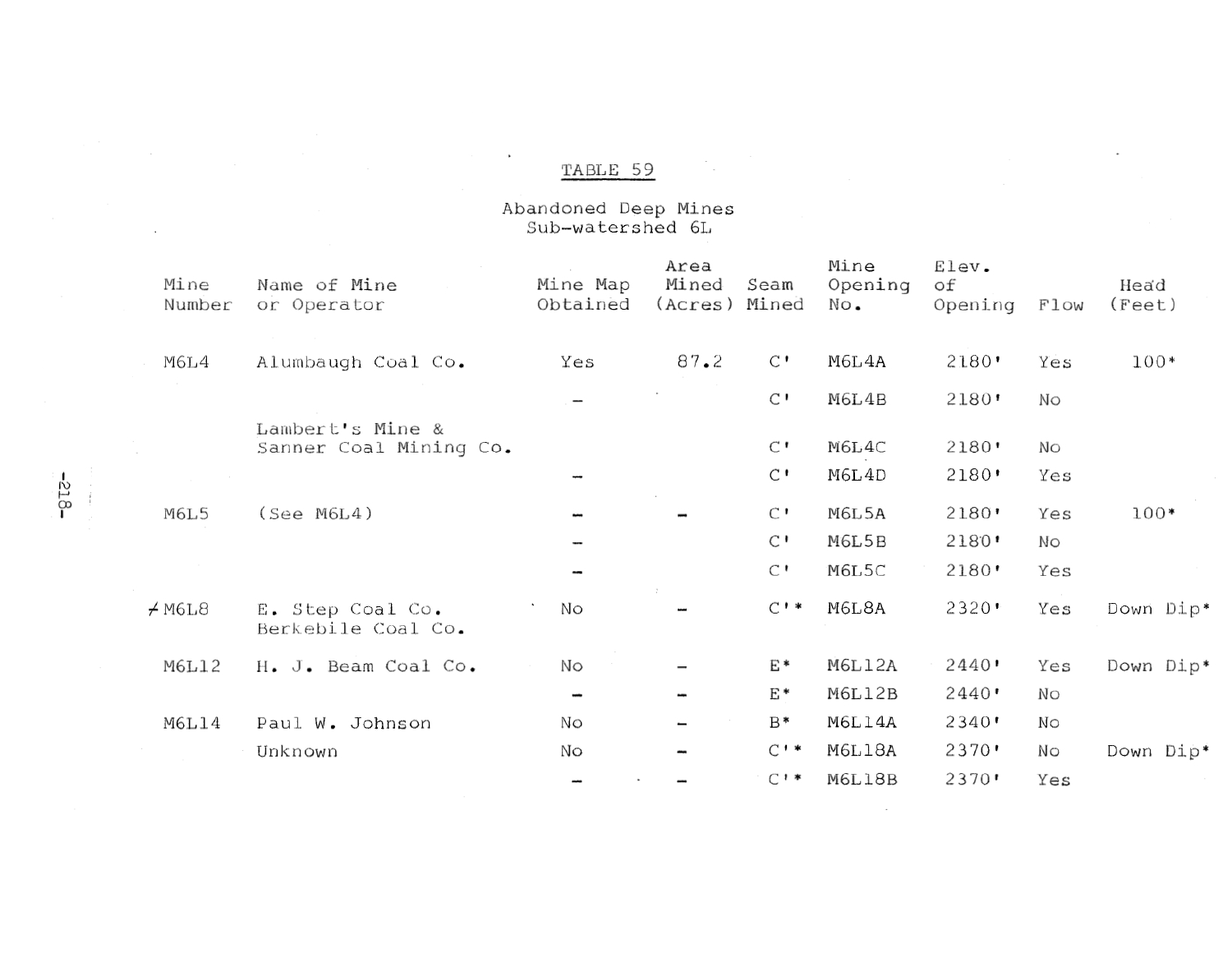#### (TABLE 59 (Contd.)

Abandoned Deep Mines Sub-watershed 6L

|  | Mine<br>Number | Name of Mine<br>or Operator | Mine Map<br>Obtained | Area<br>Mined<br>Seam<br>Mined<br>(Acres) | Mine<br>Opening<br>No. | Elev.<br>οf<br>Opening | Flow | Head<br>(Fect) |
|--|----------------|-----------------------------|----------------------|-------------------------------------------|------------------------|------------------------|------|----------------|
|  | #M6L20         | Unknown                     | No                   | $E*$                                      | M6L20A                 | 2420'                  | Νo   |                |
|  |                | (Active Operation)          |                      | E*                                        | <b>M6L20B</b>          | 2420                   | No   |                |
|  |                |                             |                      | E*                                        | M6L20C                 | 2420                   | Nο   |                |
|  |                |                             |                      | E*                                        | M6L20D                 | 2420'                  | No   |                |
|  |                |                             |                      | E*                                        | <b>M6L20E</b>          | 2420'                  | No   |                |
|  |                |                             |                      | E*                                        | M6L20F                 | $2420$ '               | No   |                |
|  | <b>M6L21</b>   | Unknown                     | No                   | B*                                        | <b>M6L21A</b>          | 2080'                  | Yes  | 50*            |
|  | M6L22          | Unknown                     | Nо                   | $\cdot$<br>E*                             | <b>M6L22A</b>          | 2410'                  | No   | Down Dip       |
|  |                |                             |                      | E*                                        | M6L22B                 | 2410'                  | Yes  |                |
|  |                |                             |                      |                                           |                        |                        |      |                |

\*Indicates assumed.

 $-613-$ 

/Possible connection with Strip Mine S6L9. #Possible connection with Strip Mine S6L24.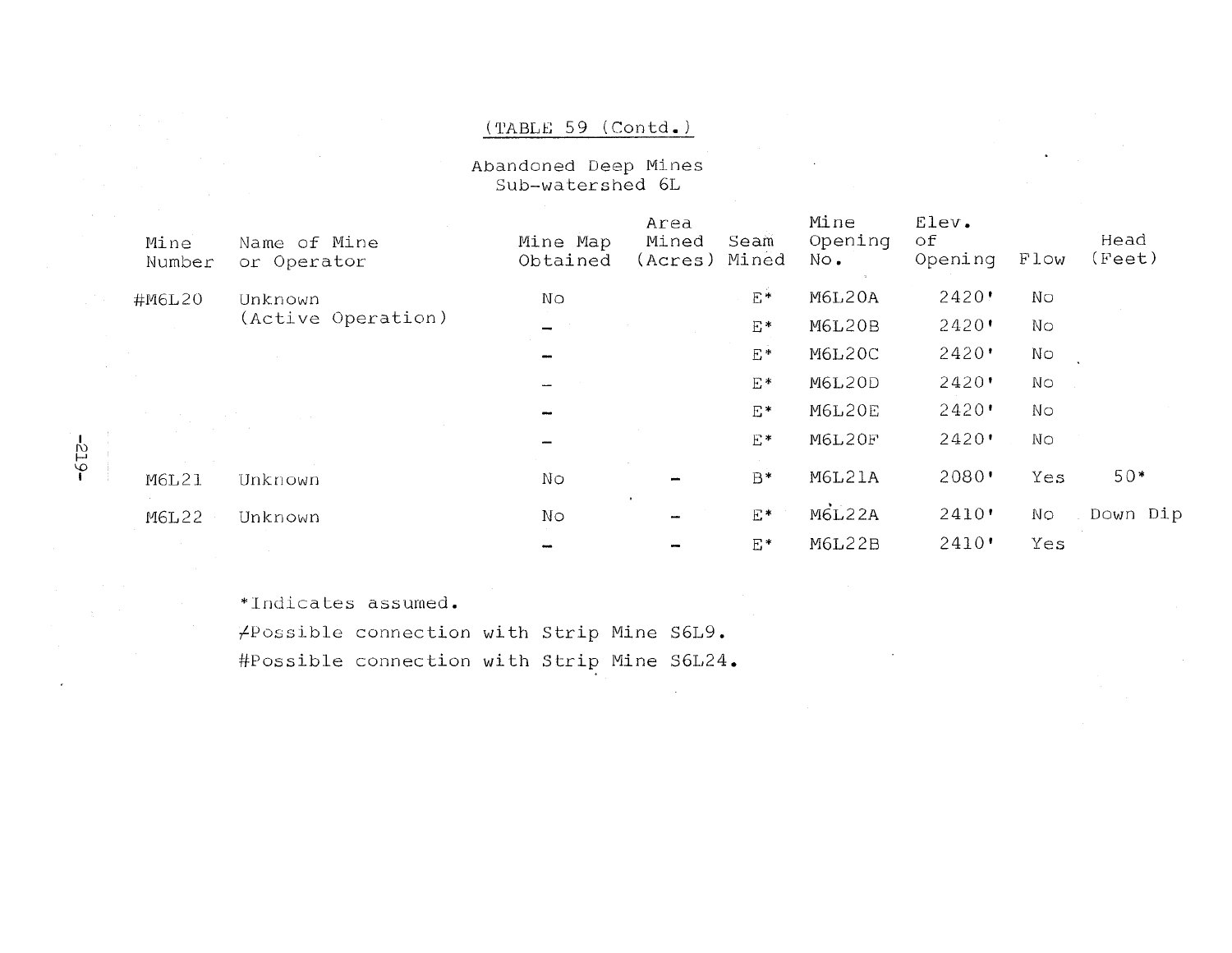Abandoned Deep Mine Average Water Quality Data

Sub-watershed 6L

| Mine<br>No. | рH      | Net Cold<br>Acid<br>ppd | Net Hot<br>Acid<br>ppd | Ferrous<br>Iron<br>ppd | Total<br>Iron<br>ppd | Sulfate<br>ppd | Hardness<br>ppd | Flow<br>gpd.     |
|-------------|---------|-------------------------|------------------------|------------------------|----------------------|----------------|-----------------|------------------|
| M6L4        | 3.1     | 227.34<br>2.5%          | 104.46<br>3.4%         | 4.94<br>4.1%           | 39.41<br>6.1%        | 259.39<br>.8%  | 160.13<br>$-4%$ | 92,160<br>.9%    |
| M6L5        | $2 - 8$ | 88.67<br>1%             | 98.25<br>3.2%          | 2.19.<br>1.8%          | 189.91<br>29.3%      | 111.83<br>.3%  | 65.50<br>.2%    | 20,160<br>.2%    |
| M6L8        | $3 - 1$ | 90.76<br>1%             | 339.17<br>10.9%        | .68<br>.6%             | 27.19<br>4.2%        | 602.89<br>1.85 | 703.21<br>1.8%  | .168,480<br>1.6% |
| M6L12       | 5.9     | 24                      | .08                    | $\mathcal{O}$          | .03                  | .33            | $-50$           | 2,880            |
| M6L18       | 4.3     | 1.65                    | .07                    | $\mathcal{O}$          | .02                  | 9.42           | 10.39           | 4,320            |
| M6L21       | 6.0     | 8.01<br>.1%             | 2.35<br>.1%            | .03                    | 2.44<br>$-4%$        | 1.35           | 1.86            | 4,320            |
| M6L22       | 5.4     | .03                     | .06                    | $\boldsymbol{0}$       | .02                  | .19            | .23             | 2,880            |

 $\sim$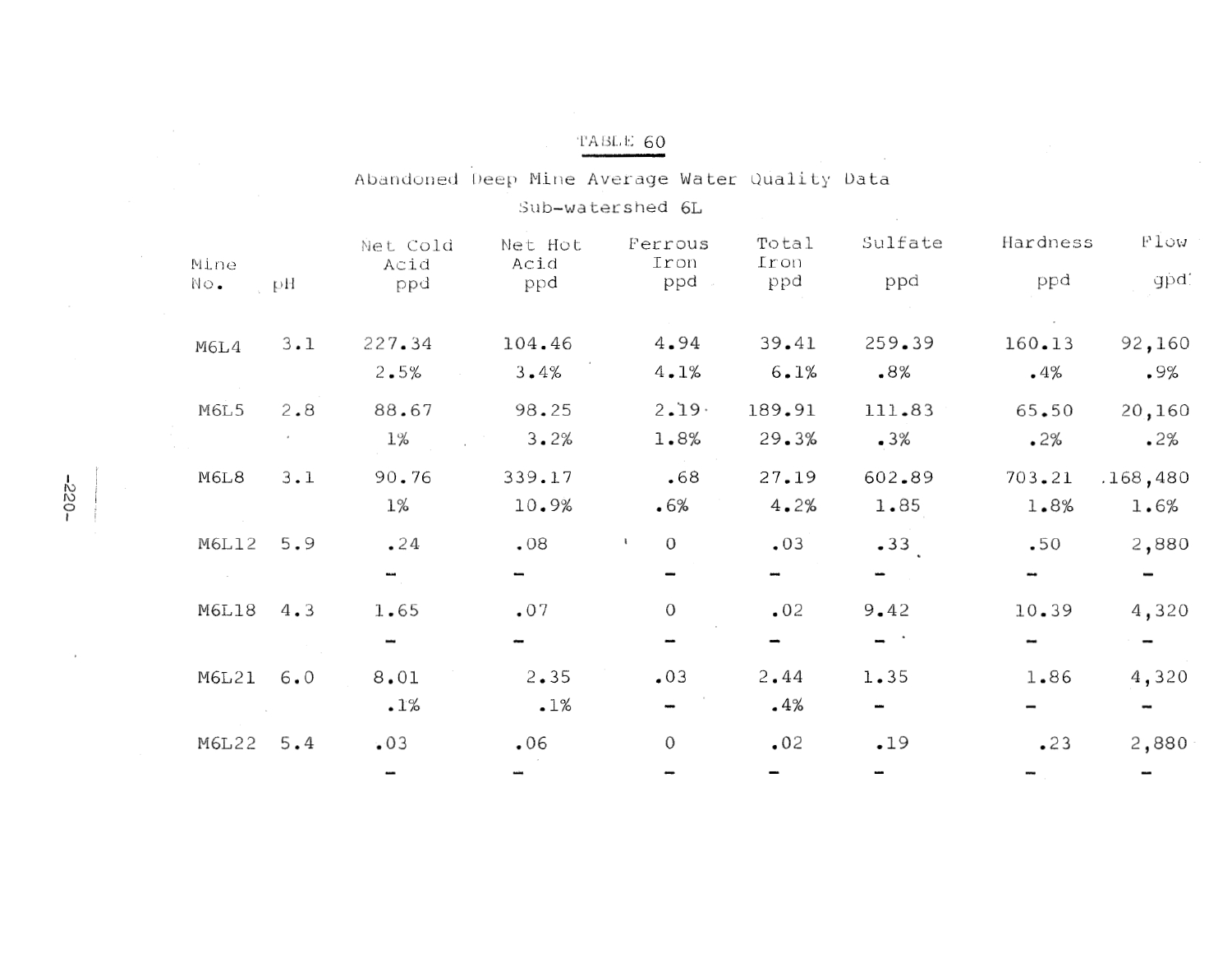#### Strip Mines

The Commonwealth records indicate that there are 10 strip mines in this sub-watershed. Our field investigations locate 6 surface mines with one flowing. Table 61 lists the abandoned strip mines within the sub-watershed with the following information: the name of the mine or operator if known, the area and seam mined, the designation we give the mine, whether or not there is a flow, and whether it connects with a deep mine.

The total acreage of abandoned surface mines in subwatershed 6L is 298.34 acres (10.13% of this sub-watershed area).

Table 62 gives the averages of the abandoned surface mine flows. Directly under the averages are the percentages of flows and pollution load that each contributes to the pollution load of the sub-watershed as measured at SC6L1, Lamberts Run.

Where a single surface mine has more than one flow, the averages of the flows are added together.

Following Table 62 are the descriptions of the flowing strip mines along with abatement recommendations.

#### TABLE 61

#### Abandoned Surface Mines Sub-watershed 6L Area

| Mine<br>Number                | Name of Mine<br>or Operator  | Mined<br>(Acres) | Seam<br>Mined                 | Flow-<br>1ng   | Connection<br>w/Deep Mine     |
|-------------------------------|------------------------------|------------------|-------------------------------|----------------|-------------------------------|
| S <sub>6</sub> L <sub>9</sub> | Alumbaugh Coal Co. 27.54     |                  | E,D                           | N <sub>0</sub> | M <sub>6</sub> L <sub>8</sub> |
| S6L11                         | Dunlo Coal Co.               | 39.47            | B                             | N <sub>0</sub> | N <sub>0</sub>                |
| S6L15                         | $H \& E$ Bradley<br>Coal Co. | 108.32           | $C^{\prime}$ <sub>,</sub> $B$ | Yes            | M7L4                          |
| <b>S6L16</b>                  | Unknown                      | 55.08            | D.C'B                         | N <sub>0</sub> | N <sub>0</sub>                |
| S6L17                         | Alumbaugh Coal Co. 12.85     |                  | E                             | N <sub>0</sub> | N <sub>0</sub>                |
| <b>S6L24</b>                  | Unknown                      | 55.08            | $E^*$                         | N <sub>0</sub> | M6L20                         |

\*Indicates assumed.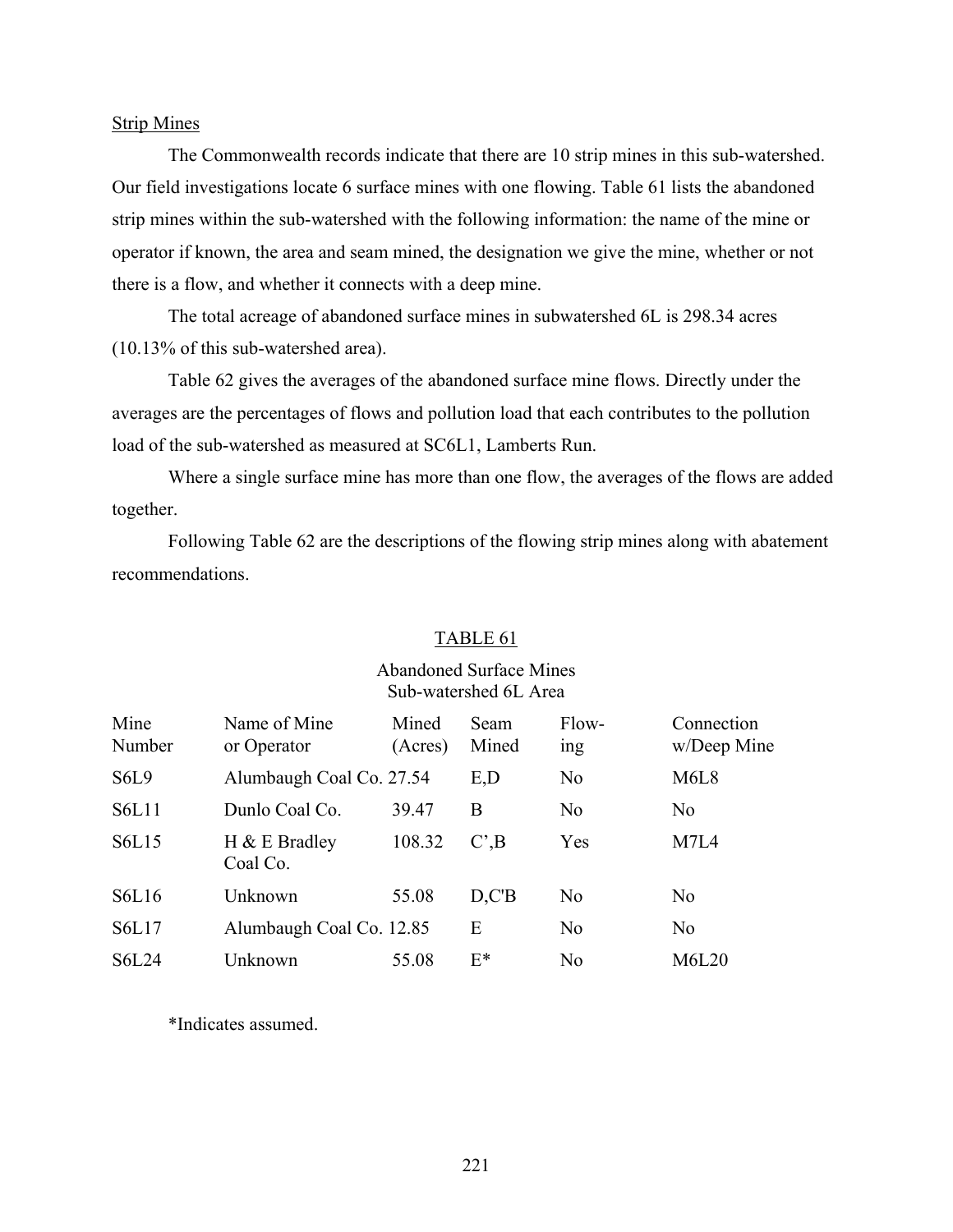### Abandoned Surface Mine Average Water Quality Data Sub-watershed 6L

| Mine<br>No. | рH  | Net Cold<br>Acid<br>ppd | Net Hot<br>Acid<br>ppd | Ferrous Iron<br>ppd | Total Iron<br>ppd | Sulfate<br>ppd | Hardness<br>ppd | Flow<br>gpd |
|-------------|-----|-------------------------|------------------------|---------------------|-------------------|----------------|-----------------|-------------|
| S6L15       | 3.6 | 252.13                  |                        | 9.41                | 19.09             | 896.61         | $*$             | 1,130,400   |
|             |     | 2.8%                    |                        | 7.9%                | 2.9%              | 2.7%           |                 | 10.4%       |

 $-322$ -

 $\cdot$ i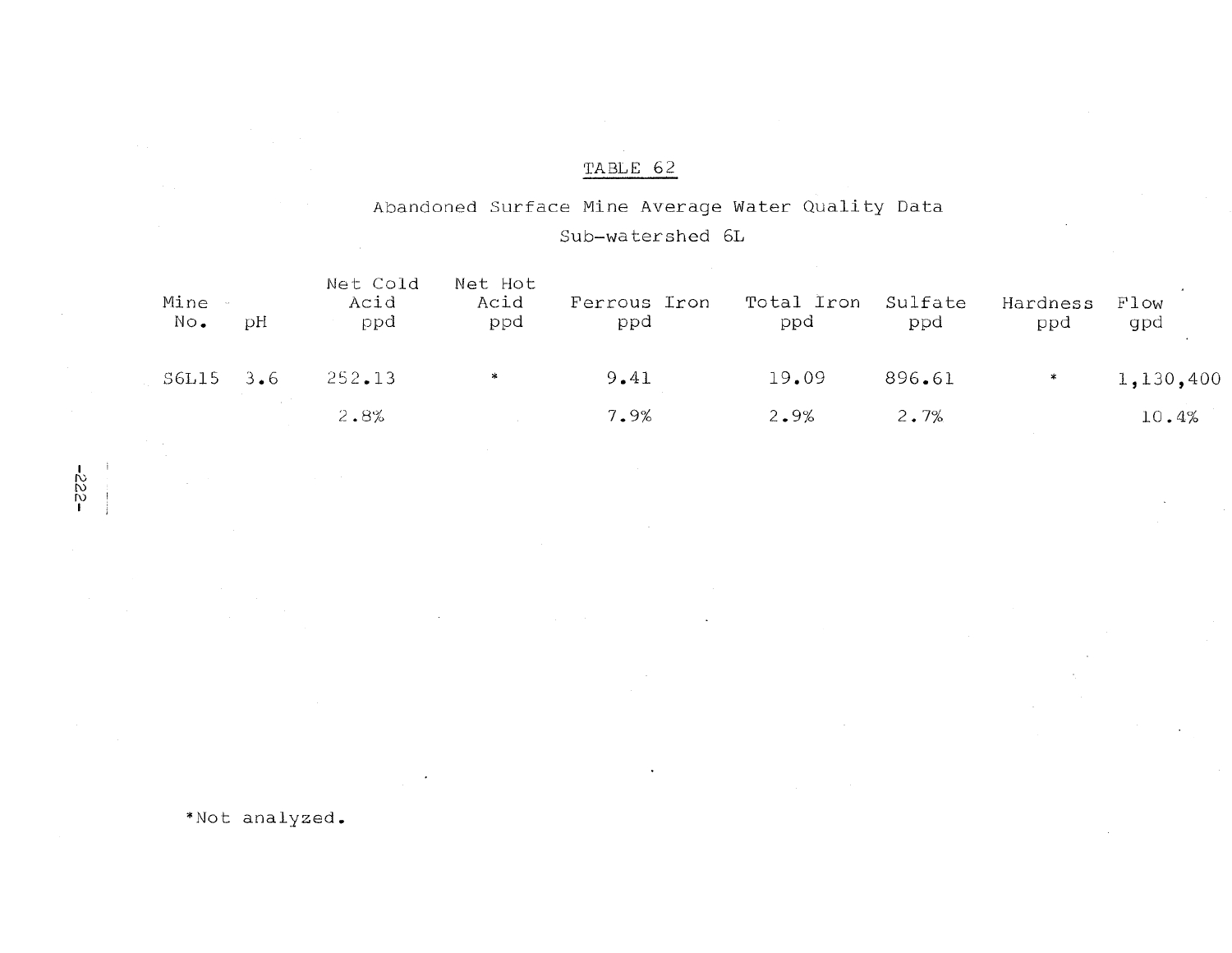Strip Mine: S6L15 Area: 108.32 acres Location: SE of Lamberts Run Status: Abandoned Owned by: H & E. Bradley Coal Company Seams mined: B & C' Connection with deep mine: M7L4 Flowing: Four leaching areas General Description

The reclaimed northern portion is graded and planted with sparse vegetation. The center of the stripped area has many small spoil piles and depressions, while the southern portion has seven main depression which collect runoff.

#### Recommendation

While the reclaimed portion is progressing well, the unreclaimed needs much regrading and backfilling. Drainage ditches will be needed, however their location cannot be determined now. Revegetation will be necessary on 50% of the mine. Further, reclamation must be done in connection with the deep mine and strip mines to the east.

Cost:

| Ditches      | 10,000'          | \$10,000  |
|--------------|------------------|-----------|
| Grading      | 30% at \$1800/Ac | 60,000    |
| Backfilling  |                  | 10,000    |
| Revegetation |                  | 30,000    |
|              | Total            | \$110,000 |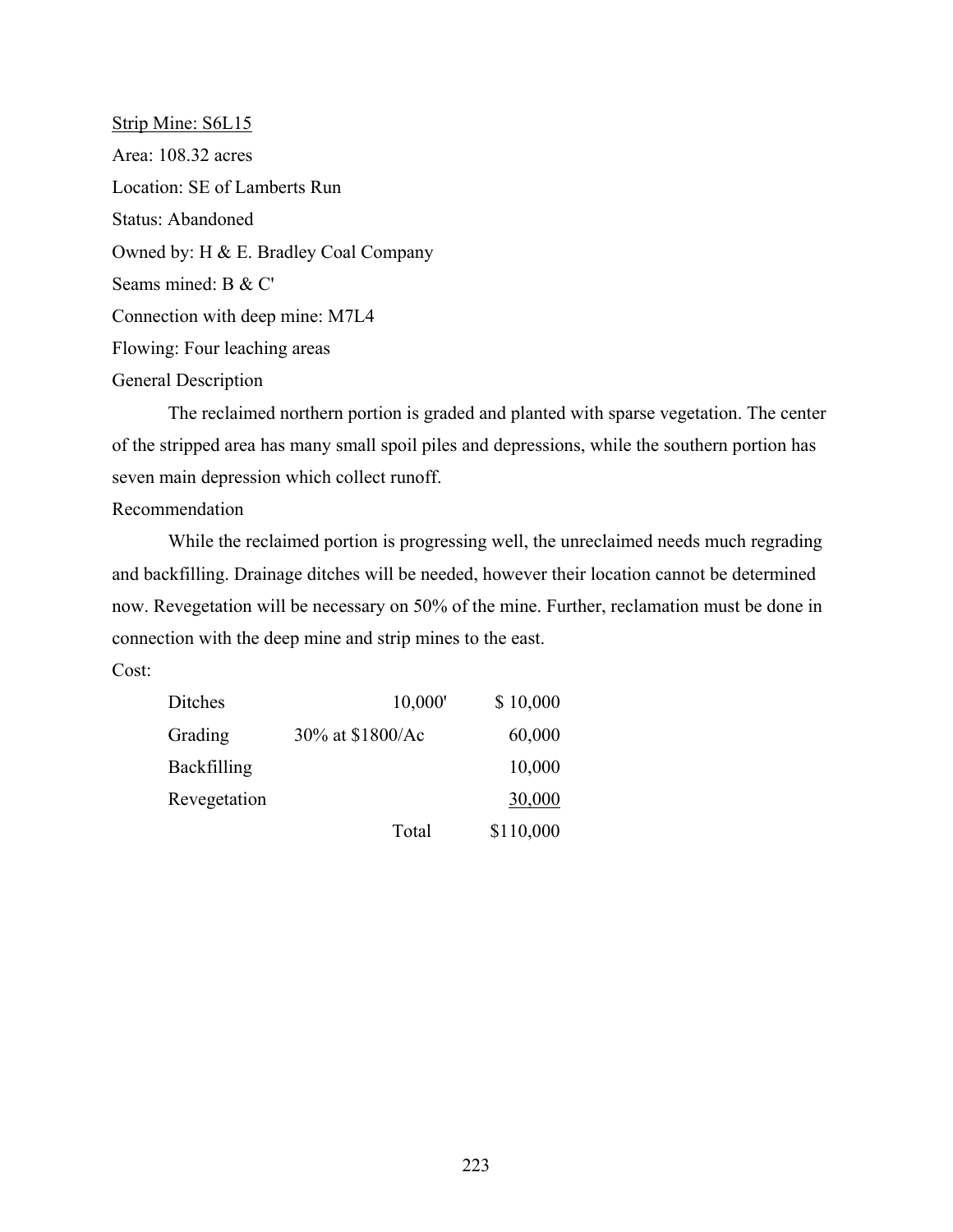#### **Recommendations**

Table 63 gives the recommendations for the polluting deep and strip mines, along with the costs associated with each recommendation.

An estimated effectiveness of 60% reduction of the pollution load is assigned for each recommendation.

Table 64 lists the sources abated, the amount of benefication and the costs associated with each plan.

The distance from sampling station to the next polluting tributary downstream, SC4R1 is eight tenths of a mile. This is the minimum distance on Stony Creek that would benefit from Lamberts Run becoming a clean stream.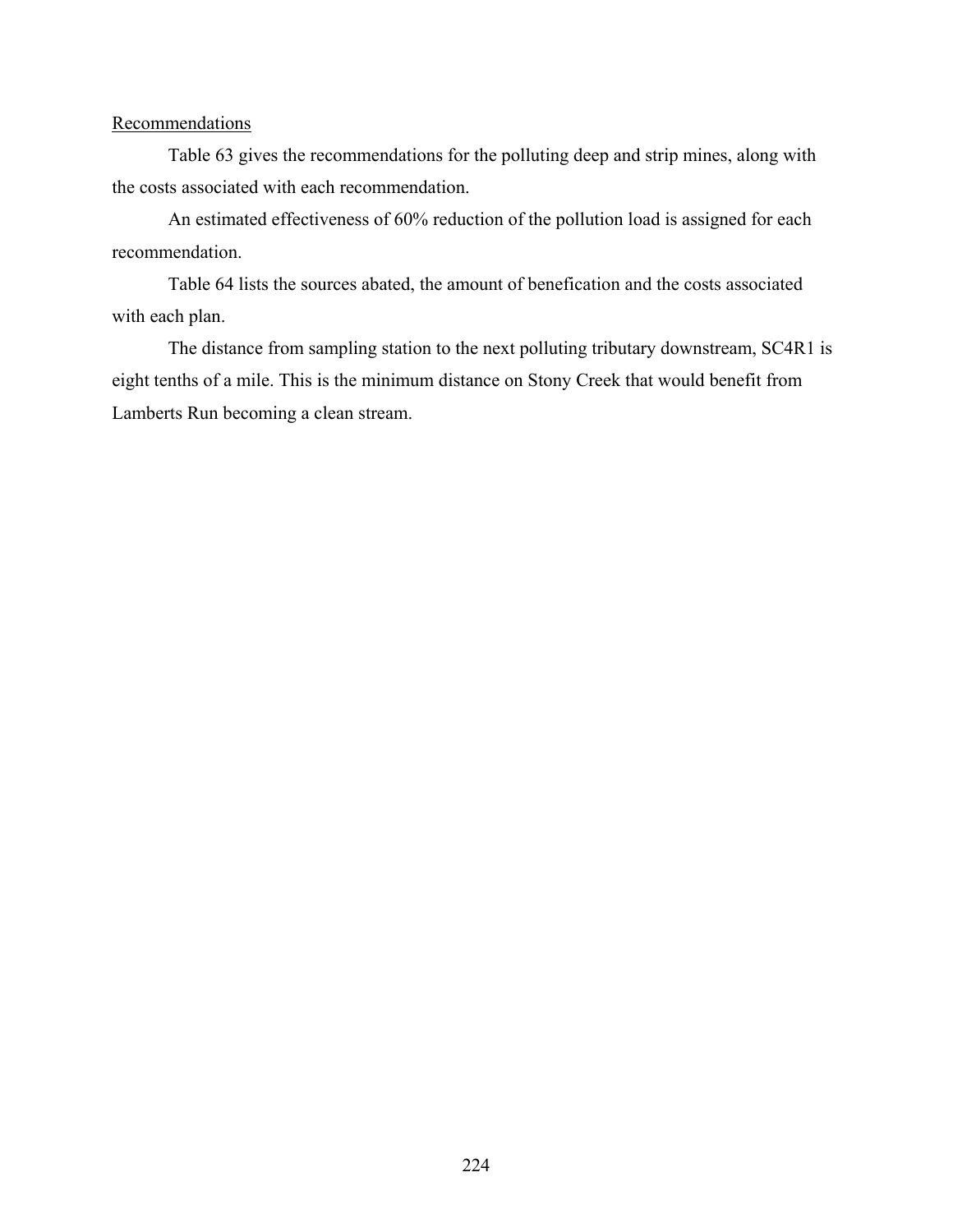#### Recommended Abatement Procedures - Cost Benefication

Sub-watershed 6L

|                 |                          |                                                                  |                            |                                                                                         |                        | Total                                               | Total                 |                       |                       |
|-----------------|--------------------------|------------------------------------------------------------------|----------------------------|-----------------------------------------------------------------------------------------|------------------------|-----------------------------------------------------|-----------------------|-----------------------|-----------------------|
|                 |                          |                                                                  |                            |                                                                                         |                        |                                                     |                       |                       |                       |
| Known           | tial                     | Known                                                            | tial<br>Sources            | Known<br>Sources                                                                        | tial<br>Sources        | ment                                                | ment                  | Acid                  | Sub-watershed<br>Iron |
|                 |                          |                                                                  |                            |                                                                                         |                        |                                                     |                       |                       |                       |
| 1 Seal          | $\overline{\phantom{a}}$ |                                                                  |                            |                                                                                         | 459                    | 54.46                                               | 16.31                 | .60%                  | 2.51%                 |
|                 |                          |                                                                  |                            | 587                                                                                     | 1,026                  | 136.40                                              | 23.65                 | 1.50%                 | 3.65%                 |
| 108.32<br>Acres | 1 Seal                   |                                                                  |                            | 727                                                                                     | 892                    | 151.28                                              | 11.45                 | 1.66%                 | 1.76%                 |
|                 |                          |                                                                  |                            | 1,128                                                                                   | 2,632                  | 53.20                                               | 113.95                | $-58%$                | 17.56%                |
| 1 Seal          | $\overline{\phantom{a}}$ | 25,000                                                           | 25,000                     | 5,198                                                                                   | 5,198                  | 4.81                                                | 1.46                  | .05%                  | .22%                  |
| 2 Seals         | $\overline{\phantom{a}}$ | 50,000                                                           | 50,000                     | 50,000                                                                                  | 50,000                 | 1.00                                                | .01                   | .01%                  |                       |
| 2 Seals         | -                        | 50,000                                                           | 50,000                     | 357,142                                                                                 | 357,142                | .14                                                 | .02                   | -                     |                       |
| 2 Seals         | $\overline{\phantom{a}}$ | 50,000                                                           | 50,000                     | 2,500,000                                                                               | 2,500,000              | .02                                                 | .01                   |                       |                       |
|                 |                          | Recommended<br>Abatement<br>Poten-<br>Sources<br>3 Seals 4 Seals | Sources<br>4 Seals 3 Seals | Total Costs<br>Poten-<br>Sources<br>80,000 140,000<br>110,000 135,000<br>60,000 140,000 | $$25,000$ $$25,000$ \$ | $Cost$ \$/Pound<br>Acid Removal<br>Poten-<br>459 \$ | Acid<br>Abate-<br>ppd | Iron<br>Abate-<br>ppd | Percent<br>of Total   |

Note: The potential costs above include the known costs.

 $\sim$